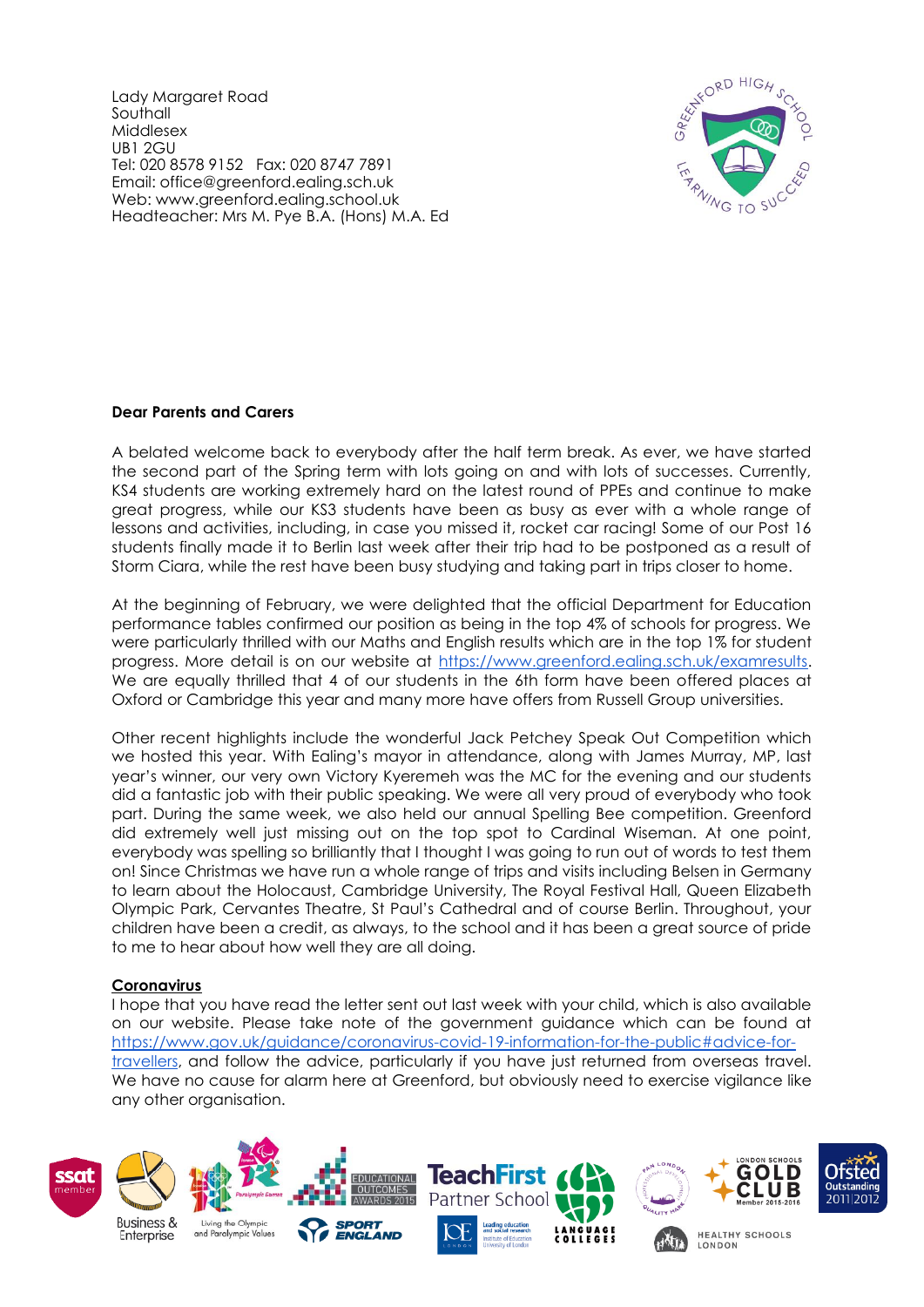### **Safety on the way to school**

We have become aware of a number of students frequenting the petrol station before and after school. We have stepped up our patrols in this area, but can you please support us in reinforcing to your child that the petrol station is not a safe place to be playing or congregating.

A number of students are arriving at school by bicycle without a helmet and in the rush hour traffic along the Lady Margaret Road and Ruislip Road, we are concerned for their safety. Please encourage your child to wear a helmet.

Finally, we would ask that electric scooters are not used as a form of transport to school. Again, they are dangerous to use in the morning and afternoon rush hours and we do not have the means to store them safely in school.

## **Preparing for Examinations**

Many of our students including Year 9, 10, 11 and 13 will be starting to prepare for public examinations. This can be an anxious time with some students becoming overly anxious about revision. Firstly, please rest assured that all students are being very well prepared for their examinations here in school, with expert teachers who have taken hundreds of students through examinations in the past. However, there are many things that students can do at home to improve their chance at success. Some key tips for revision are outlined below:

- Revise little and often 40 minutes of focused revision is better than 3 hours with multiple distractions.
- Revise in chunks with clear breaks.
- Once you have revised something, retest yourself an hour later, a day later and then a week later.
- Think visually and revise actively as much as possible. Never just read through notes always try to turn them into a revision card, a mindmap or a set of questions to ask someone else.
- Minimise distractions. Don't revise with a phone next to you, try to work in a room away from family noise and never revise in the same room as a gaming console.
- Get a good night's sleep, eat well and drink plenty of water.

# **Staying Mentally Healthy**

Although we all want our children to do well, it's important that they recognise it isn't the end of the world if they don't do well in an exam. During the run up to exams, if your child becomes anxious, try to ensure that he or she sees the 'bigger picture'; that exams, although important, are only one indicator of their success in life. If revision leads to too much anxiety, make sure that you create opportunities for time outside in the fresh air, for time together with family, some time socialising with friends and some time simply relaxing. If you are concerned about your child's wellbeing over the coming weeks and months, please contact his or her Year Leader who will be able to offer support.

### **Raising Achievement Day**

On the 3rd April, we will run our annual Raising Achievement Day where school will not be open as normal and students will instead have an individual appointment with their form tutor to discuss progress. Students will all be issued with an appointment time via their form tutor.